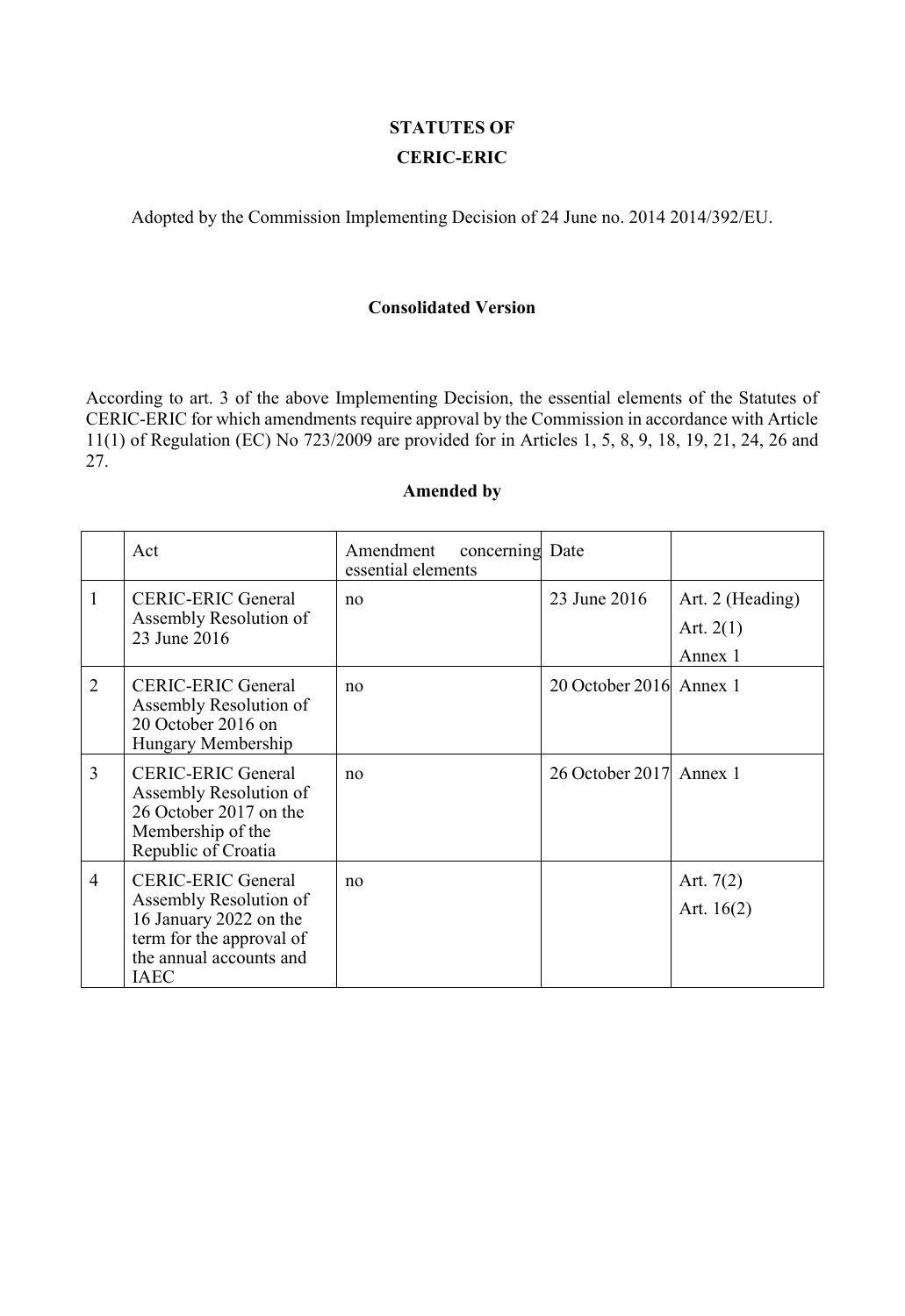#### **CHAPTER I — GENERAL PROVISIONS**

- Article 1 Establishment, Name and Statutory Seat
- Article 2 Members and Representing Entity
- Article 3 Accession of New Members
- Article 4 Observers
- Article 5 Objectives, Tasks and Activities
- Article 6 Resources
- Article 7 Financial Year, Annual Accounts and Budgetary Principles
- Article 8 Users' Access Policy
- Article 9 Liability

## **CHAPTER II — GOVERNANCE**

- Article 10 Bodies of CERIC-ERIC
- Article 11 General Assembly
- Article 12 Powers and voting majorities of the General Assembly
- Article 13 Executive Director
- Article 14 Board of Directors of Partner Facilities
- Article 15 International Scientific and Technical Advisory Committee
- Article 16 Independent Audit Expert Committee
- Article 17 Audit and Impact Assessment
- Article 18 Human Resources Policy
- Article 19 Intellectual Property, Confidentiality and Data policy
- Article 20 Technology Transfer and Relationship with Industry
- Article 21 Procurement Policies
- Article 22 Communication and Dissemination

# **CHAPTER III — FINAL PROVISIONS**

- Article 23 Working Language
- Article 24 Duration and Withdrawal
- Article 25 Non-Fulfilment of Obligations
- Article 26 Conditions for Dissolution
- Article 27 Winding-up and Settlement of Assets
- Article 28 Amendments of the Statutes
- Article 29 Consolidated version of the Statutes
- **ANNEX 1** Members, Observers and Representing Entities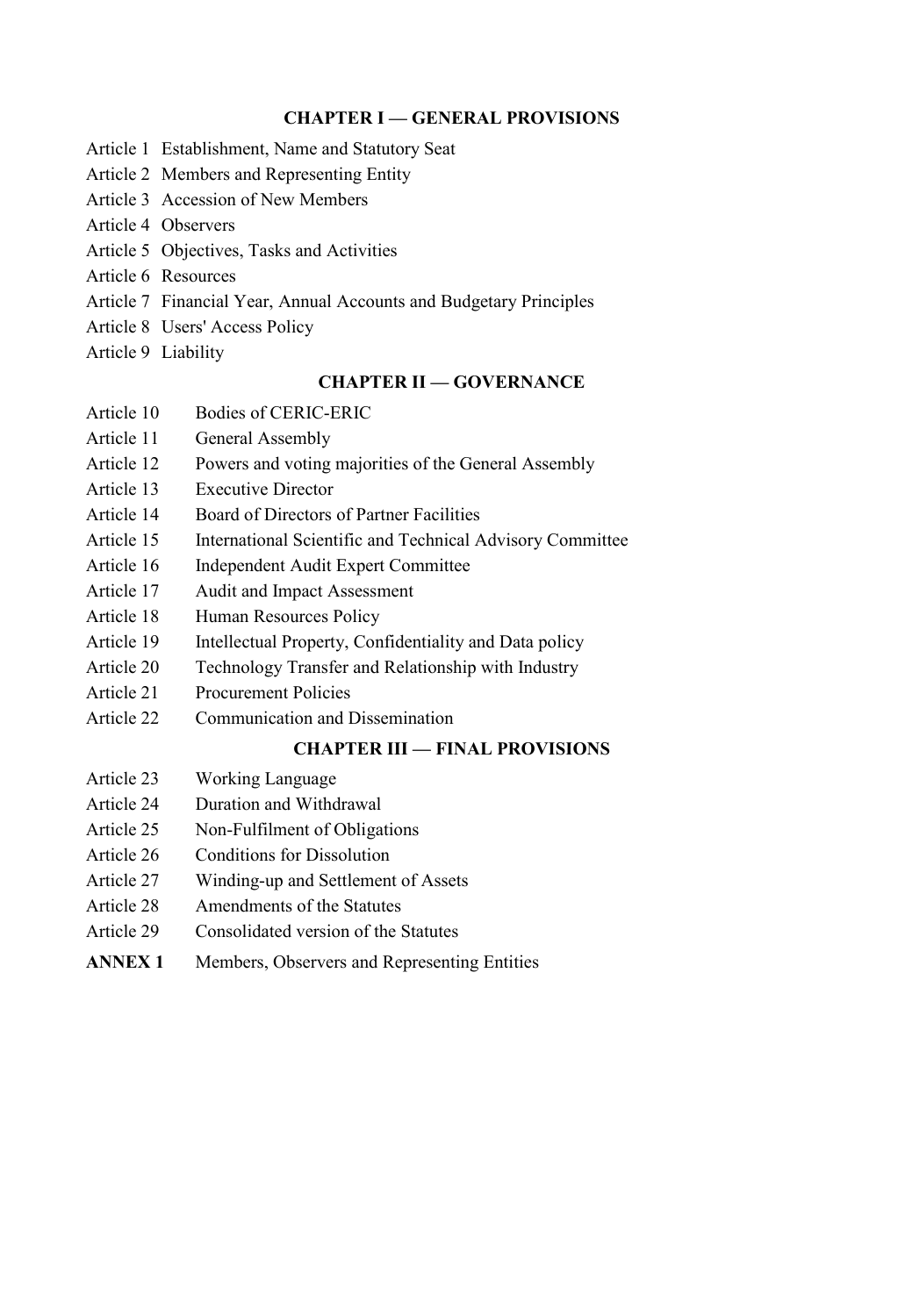#### **PREAMBLE**

The Governments of the Czech Republic, the Italian Republic, the Republic of Austria, Romania, the Republic of Serbia and the Republic of Slovenia, hereinafter referred to as 'the Members',

CONSIDERING the interests of each Member in research areas relevant to and based on the use of synchrotron light and other microscopic probes for analytical and modification techniques, notably for materials preparation and characterisation, structural investigations and imaging in Life Sciences, Nanoscience and Nanotechnology, Cultural Heritage, Environment and Materials Sciences in general, as well as facilities having sample preparation capabilities;

CONSIDERING that these research activities and techniques are a strong potential basis for scientific and technological development of the Members involved, and that an international approach at pan-European level could be a specific asset to speed-up the growth, helping to strengthen the competitiveness of the Central European Area and its contribution to the European Research Area, also by improving the quality and capability in education, technology and in the attraction of other socioeconomic returns;

RECOGNISING the already existing collaborations between several of the Research Institutions operating in the Members, and the very positive results of these collaborations;

TAKING INTO ACCOUNT the presence of top-level instrumentation and facilities in the mentioned research areas, in the Members referred to above and in other countries of the Central European Area;

CONSIDERING that it would be of interest for each of these countries and for the construction of the European Research and Innovation Area to increase and strengthen the quality and integration of their capabilities into a common European Distributed Research Infrastructure, overcoming fragmentation and fully exploiting the Members' capabilities to outreach and attract users at world level, and to connect with capabilities and resources at international level;

RECOGNISING that offering an integrated and wider set of services, by further developing and pooling the complementary capacities of these facilities and opening them to the international scientific communities by peer reviewed access, will further strengthen their Regional and European significance through the beneficial competitive impact through a common high level evaluation, benchmarking and management, on the socioeconomic and educational development of the entire Region, and through the prevention of brain drain and contribution to possible further industrial developments;

CONSIDERING the Regulation (EC) No 723/2009 which provides a common legal framework for European Research Infrastructure Consortia (ERIC), hereinafter referred to as the Regulation;

RECOGNISING that the Regulation represents an appropriate legal framework for a strengthened cooperative undertaking; CONSIDERING that, based on the Memorandum of Understanding 'For the Establishment of an European Research Infrastructure Consortium (ERIC) of Analytical Research Infrastructures - Central European Research Infrastructure Consortium - "CERIC- ERIC"' signed on the occasion of the meeting of the Salzburg Group of the Research Ministers on 26 June 2011, the interested Members have agreed on setting up of a Working Group with the task of carrying out all the preparatory activities needed for the establishment of an ERIC;

HAVING EXAMINED the report produced by this Working Group which, inter alia, confirms that the Regulation represents the most appropriate legal framework for their cooperative undertaking;

CONSIDERING the support given to the CERIC-ERIC concept by the 'Salzburg Group' of the Central European Research Ministers in the meeting of Bregenz, 26 June 2011, and the declaration committing the Members to propose the start of CERIC-ERIC, signed in Vienna on 31 August 2012;

CONSIDERING the support given to the CERIC-ERIC concept by the 'Trieste Declaration' adopted at the Central European Initiative's (CEI) Ministerial Meeting on Science and Technology in 2011,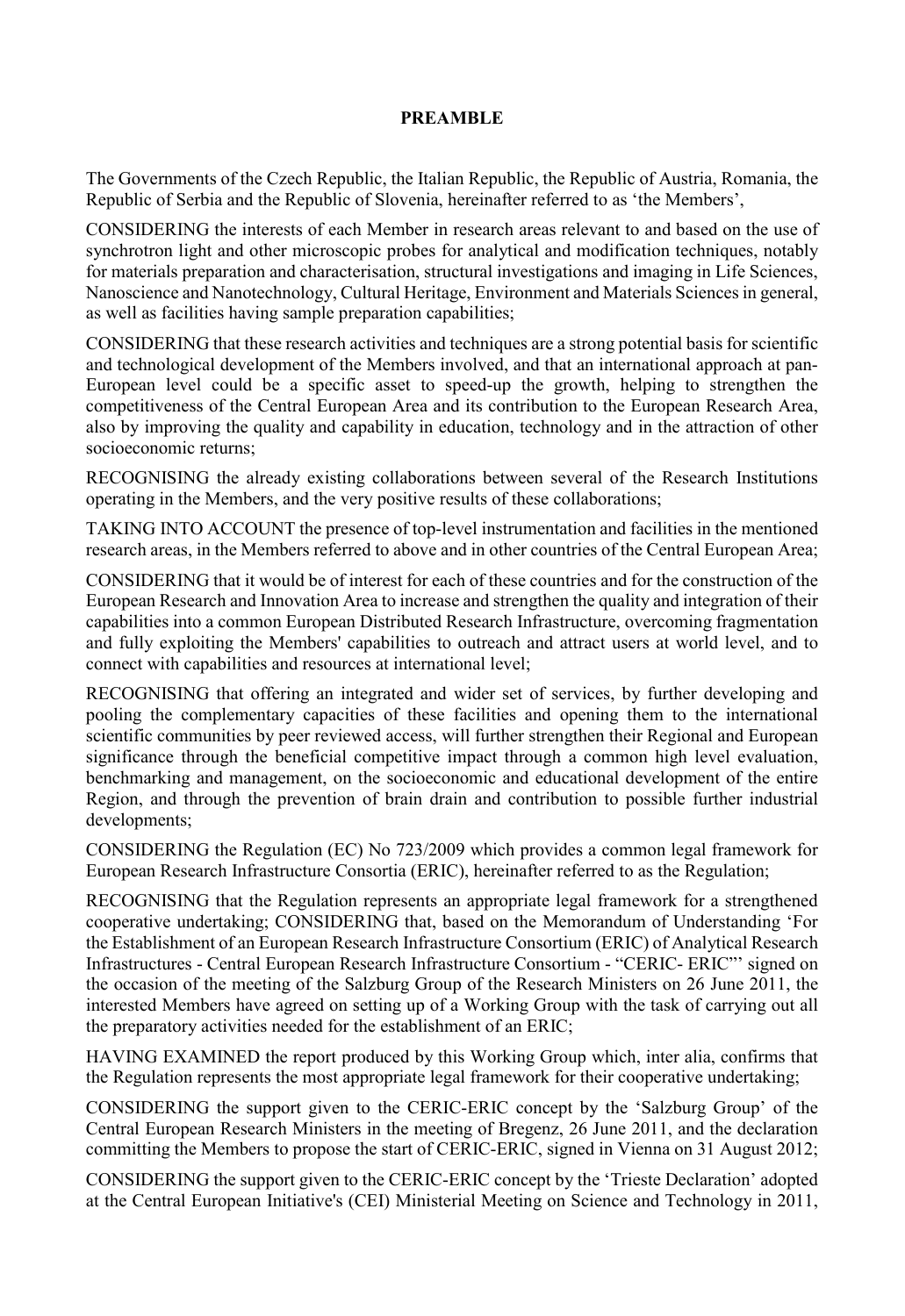reconfirmed in the meeting of 19 September 2012;

WHEREAS the members request the European Commission to set up CERIC-ERIC as a European Research Infrastructure Consortium (ERIC) legal entity.

HAVE AGREED AS FOLLOWS: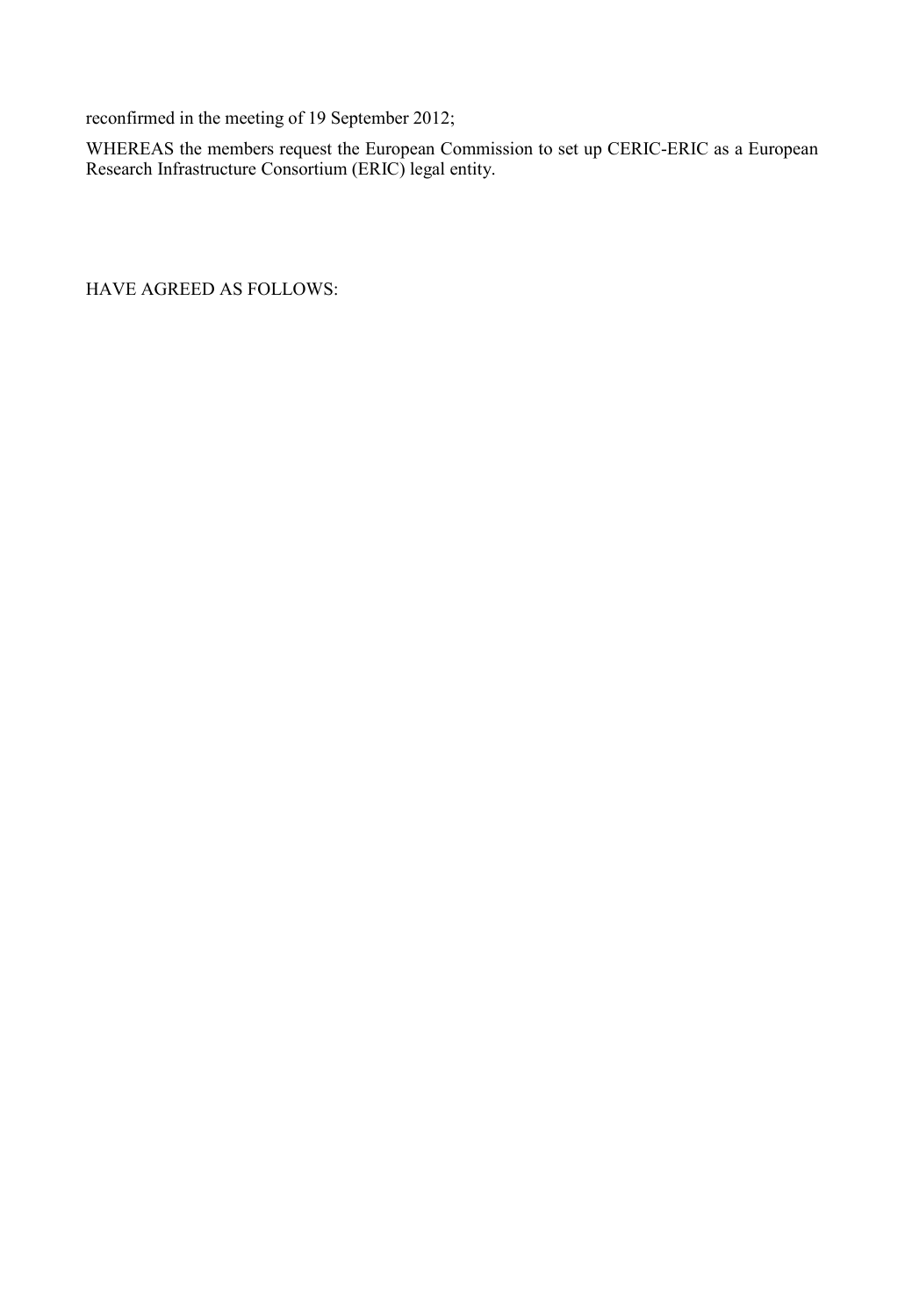# **CHAPTER I GENERAL PROVISIONS**

**Article 1**

#### **Establishment, Name and Statutory Seat**

There shall be a distributed European Research Infrastructure called 'the Central European Research Infrastructure Consortium', hereinafter referred to as 'CERIC-ERIC'.

CERIC-ERIC shall have its Statutory Seat in Trieste, Italy. The General Assembly shall consider every five years whether the Statutory Seat shall remain in the same country or be transferred to the territory of another Member. The Member where the Statutory Seat is located shall ensure through a Representing Entity, as set out in Article 2, the resources for the common central operational activities of CERIC-ERIC including any funding needed to this end, in accordance with Article 6.

#### **Members and Representing Entity**

The Members of CERIC-ERIC and their representing entities, as defined below, are listed in Annex 1. Annex 1, which shall include also the list of the Observers as defined by the following article 4, shall be kept up to date by the Chair of the General Assembly.

Each Member may appoint one 'Representing Entity', being a public entity, including regional or private entities with a public service mission, according to paragraph 3, for the discharge of specific rights and obligations that have been delegated exclusively in direct connection with the scope and activities of CERIC-ERIC.

 $\mathcal{L}$ The Representing Entity shall be an Institution that can support the scientific/technical operation of CERIC-ERIC including the provision of access to one facility ('Partner Facility') of which it has ownership and which has the scientific and technical capability to contribute to the common strategic objectives, purposes and access capabilities as set out in Articles 5 and 6.

Each Member shall inform the General Assembly of any change of its Representing Entity, of the specific rights and obligations which have been delegated to it, of the termination of the appointment or of other relevant changes, if any. The General Assembly shall adopt internal rules specifying the scope of the activities and the role of the Representing Entities in particular as concerns the procedures for the provision of in-kind contributions.

Each Member or Representing Entity shall propose for approval by the General Assembly one facility as Partner Facility. The Partner Facility within the Representing Entity shall be clearly defined in order to respond adequately to the commitments deriving from the participation in the scientific and technical activities of CERIC-ERIC.

6. The Partner Facility shall be evaluated according to the procedure set out in Article 12 (3) (h) and shall be the single national reference point to stimulate and support the access and the outreach to researchers and technicians as well as their international training and benchmarking.

#### **Article 3 Accession of New Members**

CERIC-ERIC shall be open to accession of new Members having at their disposal an excellent analytical facility or sample preparation capabilities, according to Article 5(1) and Article 5(2) that can be used to develop, and/or make available appropriate technical and scientific expertise and resources, and apply the open-access policy.

2. The accession of new Members shall be subject to approval by the General Assembly.

3. The General Assembly shall define criteria and evaluation procedures for the acceptance of a Partner Facility of a new Member.

#### **Article 4 Observers**

1. Member States of the European Union, third countries and intergovernmental organisations may become Observers in CERIC-ERIC through specific agreements subject to approval by the General Assembly as provided for in Article 12(3) (a).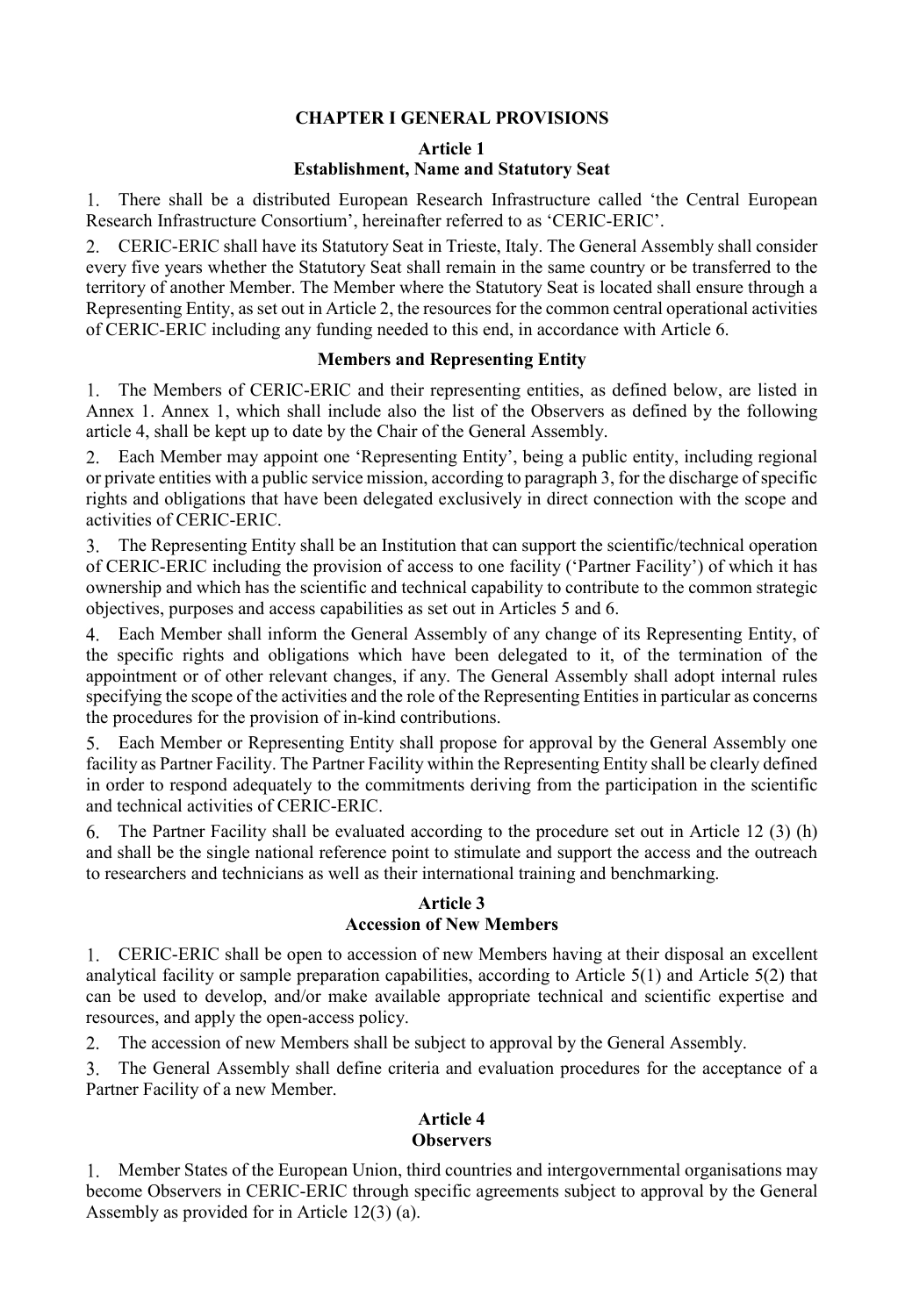2. Observers shall be:

a. countries or intergovernmental organisations, in particular when they intend to apply for full membership while still developing appropriate Partner Facilities;

b. countries or intergovernmental organisations involved in joint projects with specific scope and time perspective.

Each Observer may appoint one representative to attend the General Assembly without voting rights.

#### **Article 5 Objectives, Tasks and Activities**

CERIC-ERIC's objective shall be to contribute to European top-level research and technological development and demonstration programs and projects, thus representing an added value for the development of the European Research Area (ERA) and to its innovation potential, while stimulating beneficial impact on the scientific, industrial and economic development.

CERIC-ERIC shall further the integration of national multidisciplinary analytical, synthesis and sample preparation capabilities of Partner Facilities operating mainly in the Central European Area, into a unique, EU-level Distributed Research Infrastructure, open to researchers at world level. CERIC-ERIC shall provide, through an international access and peer review system, free open access based on merit and on available resources, and optimum use of resources and know-how available, upon proposal by the Members.

CERIC-ERIC may carry out limited economic activities, provided that they are closely related to its principal task and that they do not jeopardise the achievement thereof.

In order to achieve its objectives, CERIC-ERIC shall in particular:

a. exploit the full scientific potential of the Central European Area in the synchrotron light and other microscopic probes for analytical and modification techniques, notably for materials preparation and characterisation, structural investigations and imaging in Life Sciences, Nanoscience and Nanotechnology, Cultural Heritage, Environment and Materials Sciences. This shall be achieved by collaborating closely with user communities, by developing and making available a suite of complementary sources and instruments, efficient service and optimum conditions for users and by outreaching activities for new potential users;

b. offer free open access to users selected by international peer review on the basis of quality. This approach shall be implemented to sustain in the participating Members the capability of improving the value, quality and effectiveness of their research communities in an international cooperation/competition approach;

c. make optimum use of resources and know-how by coordinating research and development of relevant technologies, by promoting and coordinating joint training of scientific and technical personnel and young researchers, and by collaborating with neighbouring communities and industry;

d. develop a common strategy and policy for intellectual property and know-how protection and exploitation, fostering the support to industrial developments and users;

e. ensure an efficient internal and external communication, coordinating promotion, outreach and marketing activities;

f. apply for funding.

## **Article 6 Resources**

1. Resources made available to CERIC-ERIC shall consist of:

a. Contributions in-kind by the Members or Representing Entities for ordinary activities of CERIC- ERIC. On consensus of the General Assembly, financial contributions by the Members or Representing Entities may also be made where the conditions and limits provided for in Article 12 are met.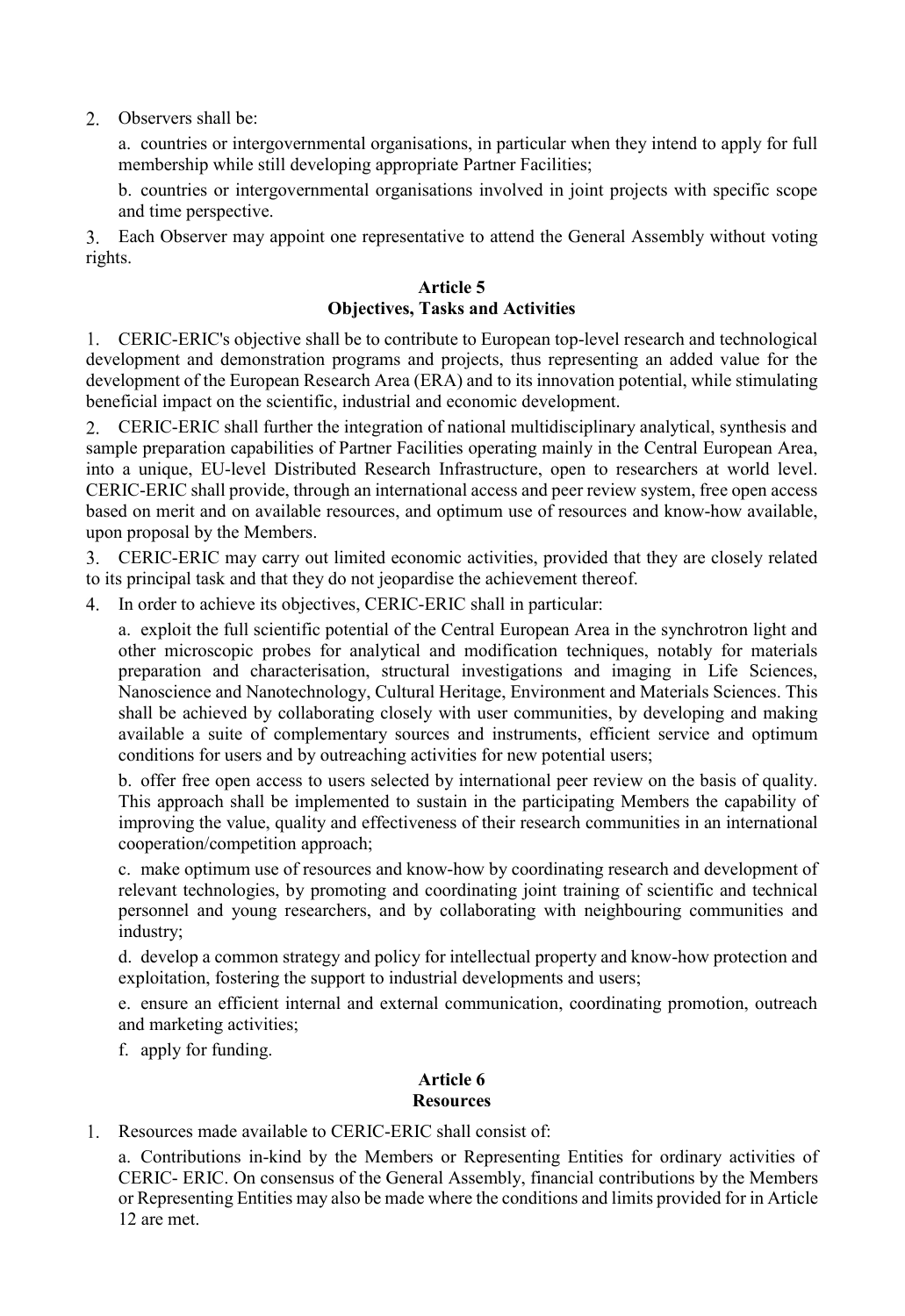b. contributions in-kind and/or financial contributions by Members, Observers and/or other public or private entities for specific projects of CERIC-ERIC. The General Assembly shall approve specific projects and related liabilities pursuant to Article 9. Specific accounting provisions for the in-kind contributions shall apply.

c. financial grants, supports, contributions from research and development activities. The General Assembly shall adopt rules and procedures for the use of revenue from external contracts and contributions, approved by the General Assembly in accordance with Article 12 (3) (l), in particular from EU funded activities.

d. revenues from limited economic activities. CERIC-ERIC may carry out limited economic activities such as joint development of commercial services. These services must be financially self- sustainable and cover initial investments to the extent and duration used for the services. Revenues shall be accounted for separately.

e. other entries and financial resources. In order to develop specific activities or projects falling within the scope of Article 5, CERIC-ERIC may take out loans, subject to the General Assembly's approval with qualified majority of the Members, as set out in Article 12.

f. gratuities and grants such as those from charities, lottery funds, no-profit entities. Subject to approval by the General Assembly, CERIC-ERIC shall be entitled to accept grants, special contributions, gifts, donations and other payments from any natural person or legal entity such as charity or a lottery fund for the tasks and activities set out in the Statutes.

Resources available to CERIC-ERIC shall solely be used for performing the tasks and activities set out in Article 5.

The capabilities of CERIC-ERIC shall be based on in-kind contributions by the Members or Representing Entities to fulfil the common scope. Such contributions, including sharing and opening access to facilities, specialised technical capacities and capabilities, and training, shall be evaluated and accounted for in order to credit their value as in-kind contributions to CERIC-ERIC.

In addition, instrumental and other in-kind contributed resources may include access time to instruments, seconded personnel, and any other type of resource as agreed by the Members or Representing Entities. The General Assembly shall establish a common accounting system and rules for the acceptance of in kind-contributions, and their estimates, their cost evaluation and credit assessment. The value of these in kind contributions shall be part of the annual budget and included in the corresponding financial reports.

#### **Article 7**

# **Financial Year, Annual Accounts and Budgetary Principles**

The financial year shall run from 1 January to 31 December. The annual accounts shall include 1. the agreed value of in-kind contributions received and other revenue provided for in Article 6.

The annual accounts and the annual budgets shall be approved by the General Assembly. The 2. annual accounts shall be approved within six months after the end of the financial year. The annual accounts shall be accompanied by a report on budgetary and financial management of the financial year.

CERIC-ERIC shall be subject to the requirements of relevant national laws and regulations as regards preparation, filing, auditing and publication of the accounts.

CERIC-ERIC shall keep account of in-kind and financial contributions and expenses and shall ensure sound financial management aiming at achieving a balanced budget.

5. VAT, Excise Duty and other exemptions granted, based on Articles  $143(1)(g)$  and  $151(1)(b)$  of Council Directive  $2006/112/EC(^1)$  $2006/112/EC(^1)$  $2006/112/EC(^1)$  and in accordance respectively with Articles 50 and 51 of Council

 $\overline{a}$ 

<span id="page-6-0"></span><sup>1</sup> Council Directive 2006/112/EC of 28 November 2006 on the common system of value added tax (OJ L 347, 11.12.2006, p. 1).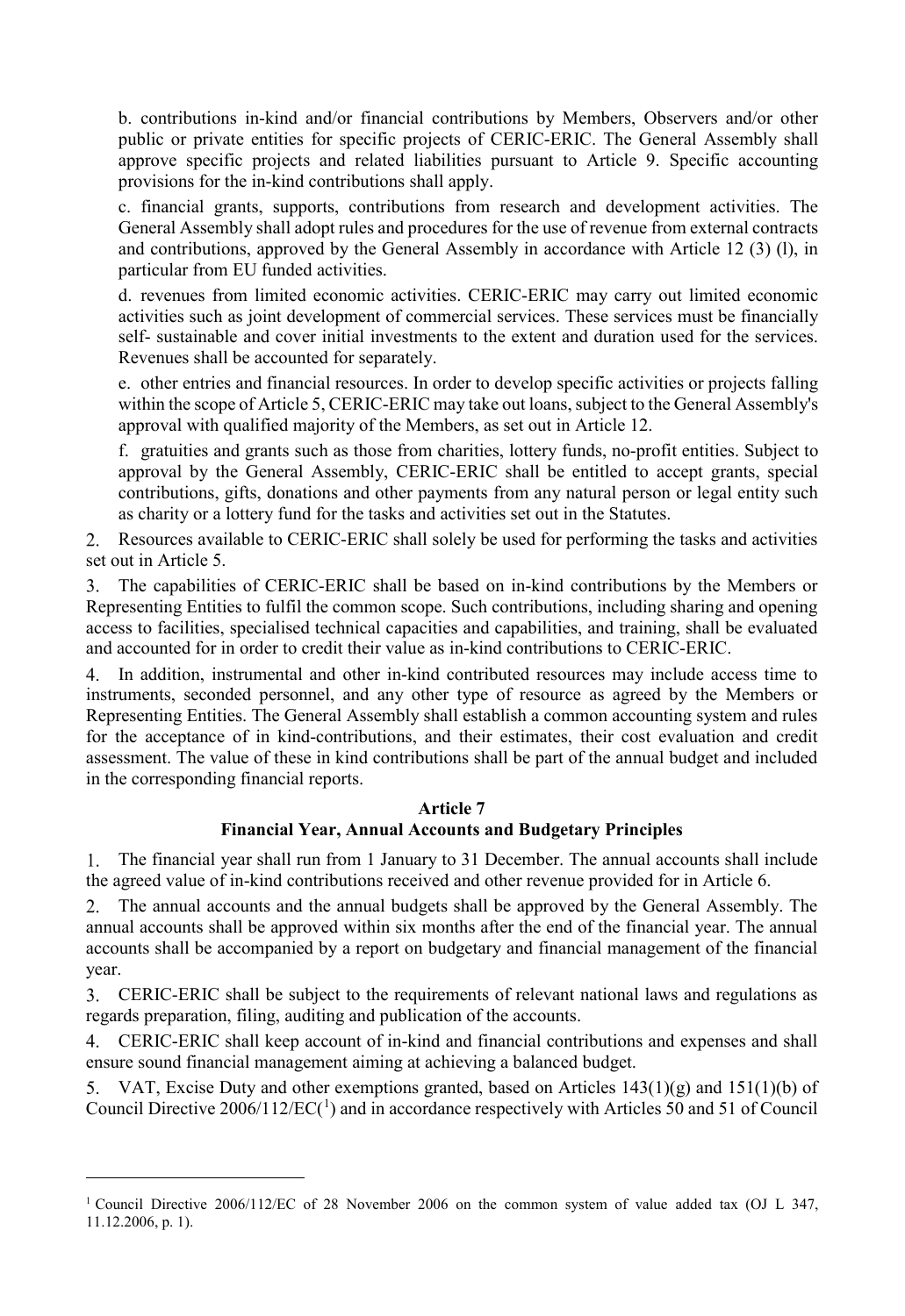Implementing Regulation (EU) No [2](#page-7-0)82/2011 ( $^2$ ), and on Article 12 of Council Directive 2008/118/EC  $(3)$  $(3)$  $(3)$ , shall only apply to purchases made by CERIC-ERIC as well as to those made by each Member, in direct connection with and for the official and exclusive use of CERIC-ERIC, provided that such purchase is made solely for the non-economic activities of CERIC-ERIC in line with its activities. VAT exemptions shall be limited to purchases exceeding the value of EUR 300.

CERIC-ERIC shall record the costs and revenues of its economic activities separately and shall charge market prices for them, or, if these cannot be ascertained, full costs plus a reasonable margin. These activities shall not be covered by tax exemptions.

#### **Article 8**

#### **Users' Access Policy**

CERIC-ERIC shall offer external users free open access to the scientific utilities available at the Partner Facilities, through a common entry point and selection based on international peer-review system, using solely the criteria of scientific quality of the proposed experiments, thus developing an 'ERA open Operation mode' striving to attract the best international users. To this end CERIC- ERIC shall take every possible action to ensure 'free open access' to the scientific utilities.

Users requiring and accessing technical and/or scientific services on a proprietary basis and/or for training and education may also be accepted if not in conflict with the open access policy and shall pay the appropriate cost of the services.

The General Assembly shall establish strategies and procedures for the User Access Policy for 3. both non-proprietary and proprietary research.

#### **Article 9 Liability**

CERIC-ERIC shall be liable for its debts.

 $\overline{a}$ 

The financial liability of the Members, or their Representing Entities, for the debts of CERIC- $2<sup>1</sup>$ ERIC shall be limited to their respective annual contributions to CERIC-ERIC.

CERIC-ERIC shall take appropriate insurances to cover the risks specific to the construction and operation of the CERIC-ERIC infrastructure.

The liabilities related to specific projects carried out within CERIC-ERIC on behalf of one or  $4_{\ldots}$ more Members and/or Observers shall be established by the General Assembly. The General Assembly shall define liability on other issues which may be connected for example to the use of inkind contributions, including those coming from Observers and external funding entities.

#### **CHAPTER II GOVERNANCE**

## **Article 10 Bodies of CERIC-ERIC**

CERIC-ERIC governing bodies shall be the General Assembly, the Executive Director, the Board of Directors of Partner Facilities and the International Scientific and Technical Advisory Committee (ISTAC).

#### **Article 11 General Assembly**

Each Member shall be represented in the General Assembly by up to two delegates. The delegates shall be appointed by the Member for a term of three years. The term of the delegates may be renewed three months before the end of their term. Each Member shall inform without delay the Chair of the

<span id="page-7-0"></span><sup>&</sup>lt;sup>2</sup> Council Implementing Regulation (EU) No 282/2011 of 15 March 2011 laying down implementing measures for Directive 2006/112/EC on the common system of value added tax (OJ L 77, 23.3.2011, p. 1).

<span id="page-7-1"></span><sup>3</sup> Council Directive 2008/118/EC of 16 December 2008 concerning the general arrangements for excise duty and repealing Directive 92/12/EEC (OJ L 9, 14.1.2009, p. 12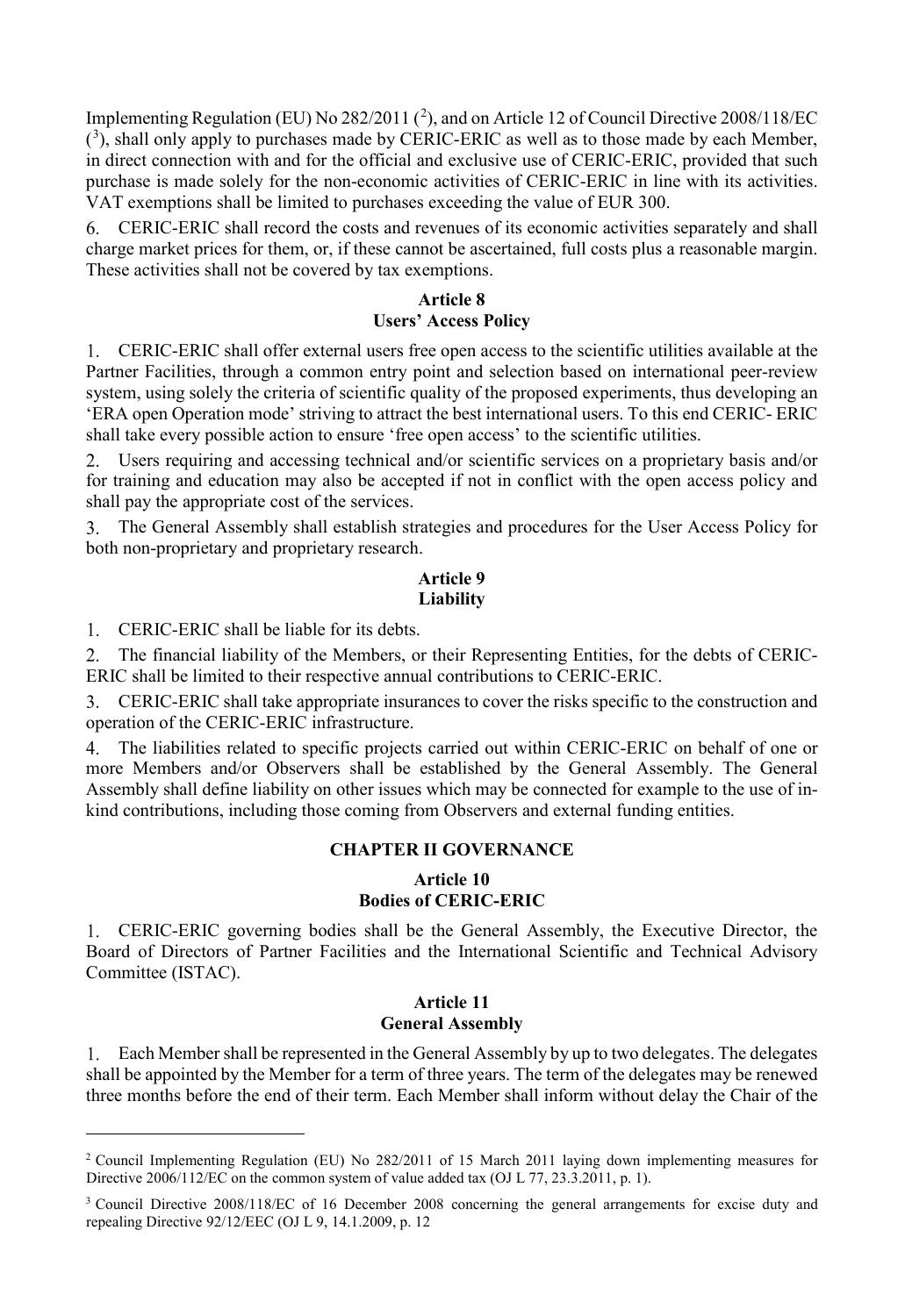General Assembly in writing of any appointment or termination of appointment of its delegates. If one or both delegates of a Member are unable to attend a meeting and need to be represented by another authorised individual, a written notification shall be sent by the Member concerned, in accordance with the General Assembly's rules of procedure, to the Chair of the General Assembly in advance of the meeting.

Delegates may be accompanied by advisors and experts in accordance with the General Assembly's rules of procedure.

Each Member shall have a single indivisible vote and is represented when at least one delegate is present in person or by teleconference according to the General Assembly rules of procedure.

The Chair of the ISTAC provided for in Article 15 shall attend the meetings of the General Assembly in an advisory capacity.

The meeting of the General Assembly shall be validly convened if two thirds of the Members are 5. represented. If this condition is not fulfilled, a repeat meeting of the General Assembly with the same agenda shall be called as soon as possible in accordance with the rules of procedure of the General Assembly. Except for matters specified in Article 12(2) and (3), in a repeat meeting of the General Assembly the quorum shall be considered met if at least half of the Members are represented.

The Chair of the General Assembly shall be elected amongst the delegates by a qualified majority 6. as set out in Article 12, for a three years term. A Vice-Chair may be appointed with the same majority upon proposal by the Chair and will have the same term as the Chair. In the case of absence of the Chair and the Vice-Chair, the General Assembly shall be chaired by its most senior delegate in length of term of appointment.

Decisions of the General Assembly shall be taken in accordance with Article 12.

The General Assembly shall meet at least once a year. The General Assembly shall also be 8. convened at the request of at least three Members, or of the Executive Director, if it is required in the interest of CERIC-ERIC.

The General Assembly shall draw up its own rules of procedure in compliance with the Statutes. 9.

10. The cost of participation to the General Assembly shall be borne by the Members or their Representing Entities.

Local organisation costs of the General Assembly meetings shall be considered as an in-kind contribution by the Member hosting the meeting.

# **Article 12**

## **Powers and voting majorities of the General Assembly**

1. The General Assembly shall be the highest governing body of CERIC-ERIC and shall decide CERIC-ERIC policy in scientific, technical and administrative matters. The General Assembly shall issue appropriate instructions to the Executive Director.

The General Assembly shall decide by consensus any proposal for an amendment to the Statutes in accordance with the procedure laid down in the Regulation.

The following matters shall require the approval by the General Assembly by a qualified majority of two thirds of Members having voting rights:

a. accession of new Members and the status of Observers;

b. proposals for cash contribution by Members subject to limits and conditions indicated by each Member;

c. organisational and functional structure of CERIC-ERIC;

d. General Assembly's rules of procedure;

e. financial rules as well as any other rules and procedures for the implementation of provisions of the Statutes;

f. appointment of the Chair and members of the International Scientific and Technical Advisory Committee;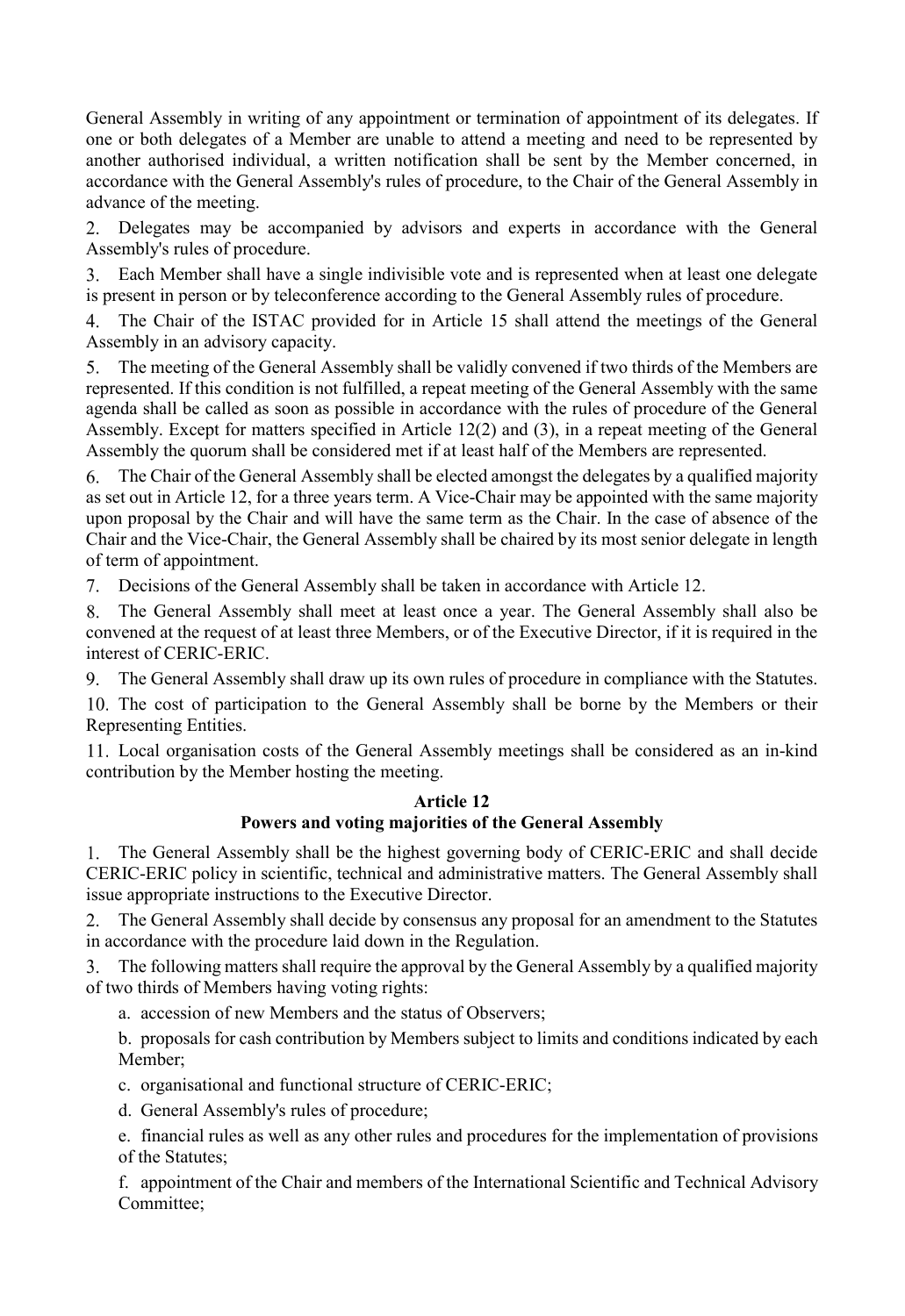g. taking out of loans;

h. approval or refusal of a specific Facility indicated by a Member as a Partner Facility, based on the evaluation by the ISTAC or by an ad hoc International Evaluation Committee;

i. appointment or termination of the appointment of the Executive Director and attributions of powers;

- j. termination of the participation to CERIC-ERIC of a Member not fulfilling its obligations;
- k. winding-up of CERIC-ERIC and the settlement of assets;
- l. approval of external contracts and contributions

The following matters shall require the approval by the General Assembly by a qualified majority of two thirds of the Members present and having voting rights:

- a. election of the Chair and Vice-Chair of the General Assembly;
- b. adoption of the scientific and the technical program of CERIC-ERIC;
- c. adoption of the annual ordinary activities program and budget of CERIC-ERIC;
- d. adoption of specific projects and related budgets;
- e. agreement of credited values for in-kind contributions;
- f. adoption of the Annual Activity Report;
- g. closure of annual accounts;
- h. establishment of advisory Committees or other Bodies.

Except where otherwise provided in the Statutes, all other decisions of the General Assembly shall be taken by a majority of the Members present and voting.

Each Member shall have one vote in the General Assembly, under condition that Member States of the European Union or associated countries shall hold jointly at all times the majority of the voting rights. Abstentions shall not be taken into account for achieving the majority of votes. In case of a tie, the vote of the Chair of the General Assembly shall prevail.

The General Assembly shall also have such other powers and perform such other functions as may be necessary for the achievement of the objectives of CERIC-ERIC.

#### **Article 13 Executive Director**

1. The Executive Director shall be appointed by the General Assembly.

The Executive Director shall be the executive body of CERIC-ERIC and the legal representative 2. of CERIC-ERIC. The Executive Director shall be responsible for the day-to-day management of CERIC-ERIC and shall attend the General Assembly meetings in a consultative capacity.

The Executive Director shall submit to the General Assembly:

a. the annual report on CERIC-ERIC activities;

b. in consultation with the ISTAC and/or any other Advisory Body the proposed annual scientific and technical program of CERIC-ERIC together with a description of the contributions in kind which will be provided by each Member;

c. the proposed budget of CERIC-ERIC for the coming financial year in accordance with the financial rules, including the accounting of the in-kind contributions for the ordinary activities and the specific projects;

d. the accounts for the preceding financial year;

e. any other item to be discussed and approved by the General Assembly.

#### **Article 14 Board of Directors of Partner Facilities**

The Board of Directors of Partner Facilities shall consist of the Directors of the Partner Facilities nominated by the Members or Representing Entities.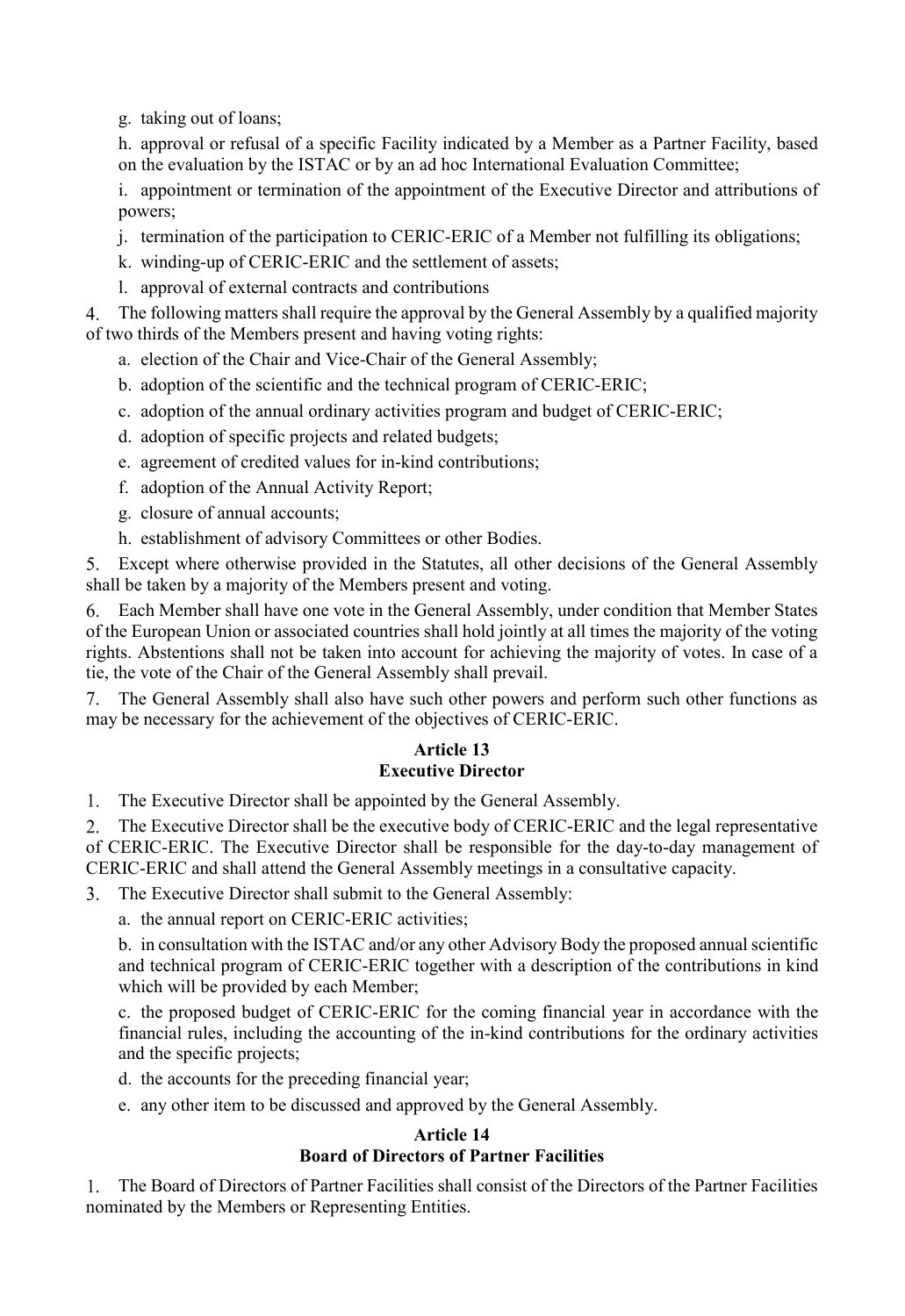2. The Board of Directors of Partner Facilities shall elect its Chair amongst its members.

The Board of Directors of Partner Facilities shall oversee the coordination of the implementation  $3<sub>1</sub>$ of the strategies approved by the General Assembly. It shall maintain coherence and consistency across CERIC-ERIC and collaboration between the Members.

4. The Board of Directors of Partner Facilities shall be consulted by the Executive Director on all proposals to be submitted to the General Assembly relating to:

a. the proposed annual scientific and technical program of CERIC-ERIC together with the contributions in kind which will be provided by each Member;

b. the proposed budget of CERIC-ERIC for the coming financial year in accordance with the financial rules, including the accounting of the in-kind contributions for the ordinary activities and the specific projects.

The modalities for the operation of the Board of Directors of Partner Facilities shall be set out in 5. rules of procedure to be adopted by the General Assembly.

### **Article 15**

## **International Scientific and Technical Advisory Committee (ISTAC)**

The General Assembly shall appoint in accordance with Article 12 the ISTAC members that shall 1. be outstanding personalities in the fields relevant to CERIC-ERIC, whose number shall be defined by the General Assembly.

Unless exceptional circumstances arise, the ISTAC shall amongst its members propose a Chair to be appointed by the General Assembly.

The ISTAC shall provide independent advice to the General Assembly and the Executive Director on all strategic issues as well as on the scientific and technical activities carried out by CERIC-ERIC.

The ISTAC shall, in particular, evaluate proposals for new Partner Facilities, and the operation of existing ones, advising the General Assembly on acceptance and continuation.

The costs of the functioning of the ISTAC shall be borne by the Members on an equal basis, or by CERIC-ERIC budget.

#### **Article 16 Independent Audit Expert Committee**

An Independent Audit Expert Body shall be established by the General Assembly to certify that 1. purchases acquired for use as in-kind contributions, that are included by the General Assembly in the Annual Budget of CERIC-ERIC, comply with the requirements set out in Article 7(5).

The members of the Independent Audit Expert Committee shall be appointed by the General 2. Assembly for terms of three years.

The Independent Audit Expert Committee shall be assisted by technical experts and shall provide  $3<sub>1</sub>$ a report of its findings at each meeting of the General Assembly.

#### **Article 17 Audit and Impact Assessment**

CERIC-ERIC accounts and the overall budgets and values of the in-kind contributions for its activities shall be certified by independent auditors appointed by the General Assembly. The costs of these audits shall be borne by CERIC-ERIC.

CERIC-ERIC shall proceed to the periodical evaluation of the quality of its scientific activities, and the assessment of its impact on the European Research Area, on the Regions hosting its Partner Facilities and at international level. This shall take into account both the performance of CERIC-ERIC as a consortium and of the single Partner Facilities.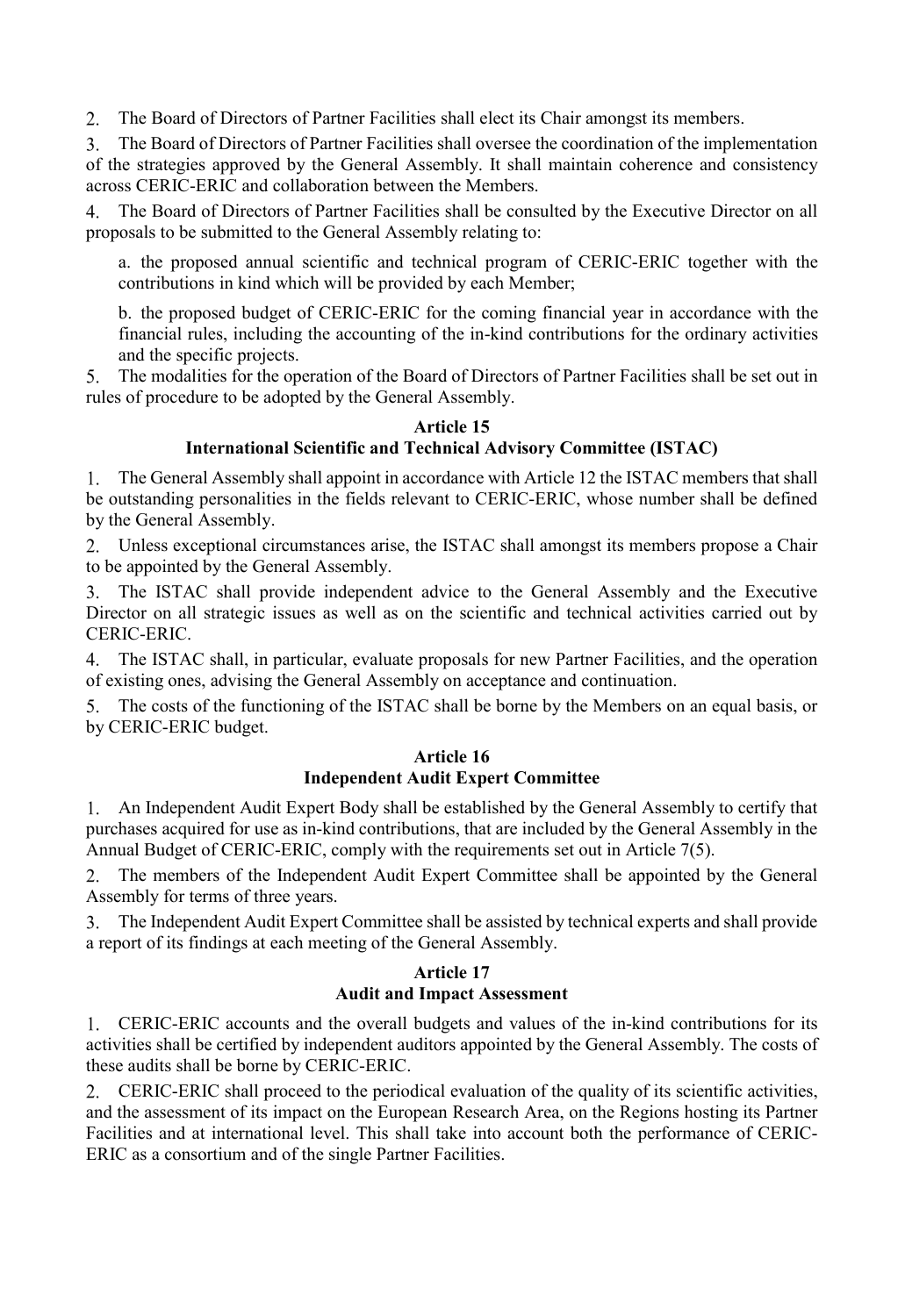# **Article 18 Human Resources Policy**

CERIC-ERIC shall ensure equal treatment and opportunities for its personnel and shall support mobility between the Partners and in general within the Central European Area or beyond. CERIC-ERIC shall endeavour to attract junior staff such as students, researchers and technicians for training in an internationally-open environment.

In general, staff needed for carrying out CERIC-ERIC activities shall be seconded to CERIC-2. ERIC by the Members or Representing Entities, Observers or other collaborating institutions.

The costs related to seconded staff shall be borne by the seconding Member or Representing Entity and save exceptional cases be accounted for as part of the in-kind contribution. Secondments related to specific projects or for training purposes may also be accounted for in accordance with the specific project modalities.

The policy and internal rules for hiring of staff by CERIC-ERIC shall be defined by the General Assembly and based on fixed term contracts.

#### **Article 19 Intellectual Property, Confidentiality and Data policy**

1. The term 'Intellectual Property' (IP) shall be understood in accordance with Article 2 of the Convention Establishing the World Intellectual Property Organization signed on 14 July 1967.

The exchange and integration of intellectual property between Members or Representing Entities shall be subject to internal rules approved by the General Assembly aiming at improving the added value of IP and impact on the regional and EU economies. The internal rules shall also address terms of confidentiality of the exchanged data.

IP generated as a result of activities funded by CERIC-ERIC shall be the property of CERIC-ERIC.

CERIC-ERIC shall comply with applicable legislation on data and privacy protection.

# **Article 20**

# **Technology Transfer and Relationship with Industry**

- CERIC-ERIC, as a distributed facility, shall act as a focal point for European industry by:
	- a. providing R&D outreach and collaboration with industry, e.g. joint developments, prequalification through prototyping;

b. enhancing the economic effect of individual Members or Representing Entities by building synergies and commonalities in the knowledge and technology transfer;

- c. underlining industry's involvement and opportunities;
- d. stimulating and supporting spin-off industries from Research.

# **Article 21 Procurement Policies**

CERIC-ERIC Procurement Policy shall be based on the principles of transparency, nondiscrimination, and competition, taking into account the need of ensuring that bids fulfil the best technical, financial and delivery requirements, while providing advanced notification to industry about required specifications for the realisation of advanced components and systems.

# **Article 22**

# **Communication and Dissemination**

CERIC-ERIC tasks and activities aim at strengthening European research and its communication and dissemination activities shall support this strategic approach.

CERIC-ERIC shall promote the dissemination of scientific publications and scientific-technical knowledge resulting from its activities to the scientific community, the industrial environment and the general public.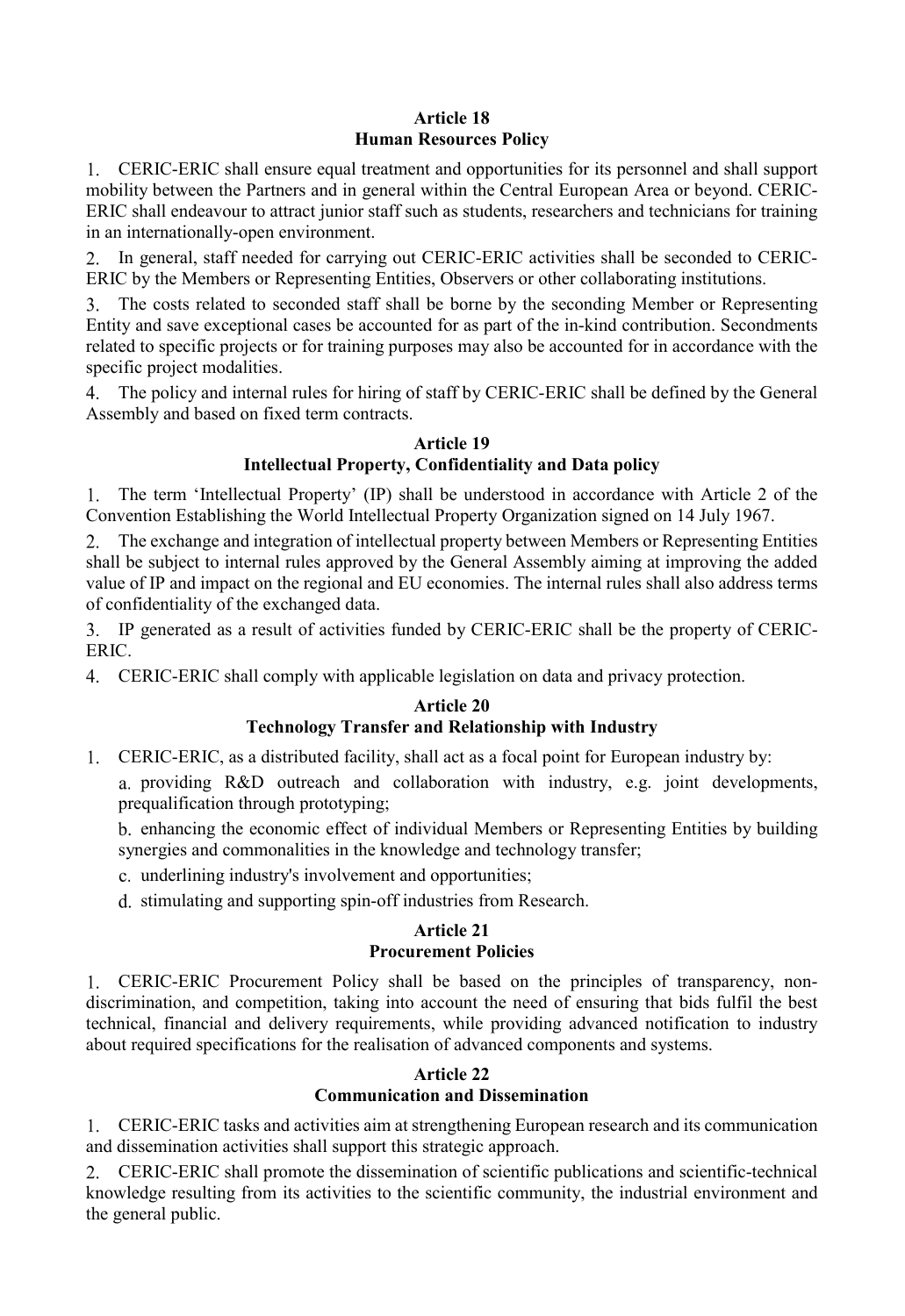CERIC-ERIC shall where appropriate interact with relevant policy makers in order to advance its objectives.

## **CHAPTER III FINAL PROVISIONS Article 23 Working Language**

1. The working language of CERIC-ERIC shall be English.

## **Article 24 Duration and Withdrawal**

CERIC-ERIC shall be established for an initial period of 10 years and shall be automatically extended for successive 10-year periods.

2. Members may withdraw from CERIC-ERIC after an initial period of five years of membership giving in writing one year of advance notice. Any withdrawal shall take effect at the end of the financial year following that in which notice is given or at such later date as the Member may propose.

A withdrawing Member shall remain bound in respect of all pending obligations and undertakings towards CERIC-ERIC and third parties at the time the withdrawal has taken effect and of any compensation for damages at the charge of CERIC-ERIC due to decision or acts accruing prior to its withdrawal.

#### **Article 25 Non-Fulfilment of Obligations**

If a Member fails to fulfil its main obligations under the Statutes, it shall cease to be a member of CERIC-ERIC after a decision of the General Assembly taken by a qualified majority of two thirds of Members having voting rights. The defaulting Member shall have no voting rights in the defaulting decision.

## **Article 26 Conditions for Dissolution**

CERIC-ERIC shall be dissolved as a result of:

a. withdrawal of one or more Members by effect of which the requirements of the Regulation can no longer be met;

- b. the impossibility of achieving the objectives of CERIC-ERIC;
- c. a mutual agreement of the Members;

## **Article 27 Winding-up and Settlement of Assets**

In case of dissolution of CERIC-ERIC, CERIC-ERIC shall remain bound in respect of all pending obligations and undertakings towards third parties.

The winding-up of CERIC-ERIC as a result of one of the conditions of dissolution listed in Article 26, shall require a decision of the General Assembly taken by a qualified majority of two thirds of all the Members having voting rights and notified to the European Commission according to Article 16 of the Regulation. Such decision shall at least specify:

a. number of liquidators and rules of functioning of the liquidator board in case of plurality of liquidators;

b. appointment of the liquidators and indication of the liquidators who shall be legal representative of the winding-up CERIC-ERIC;

c. the criteria of the winding-up, including the possible transfer of activities to another legal entity, and the powers of the liquidators.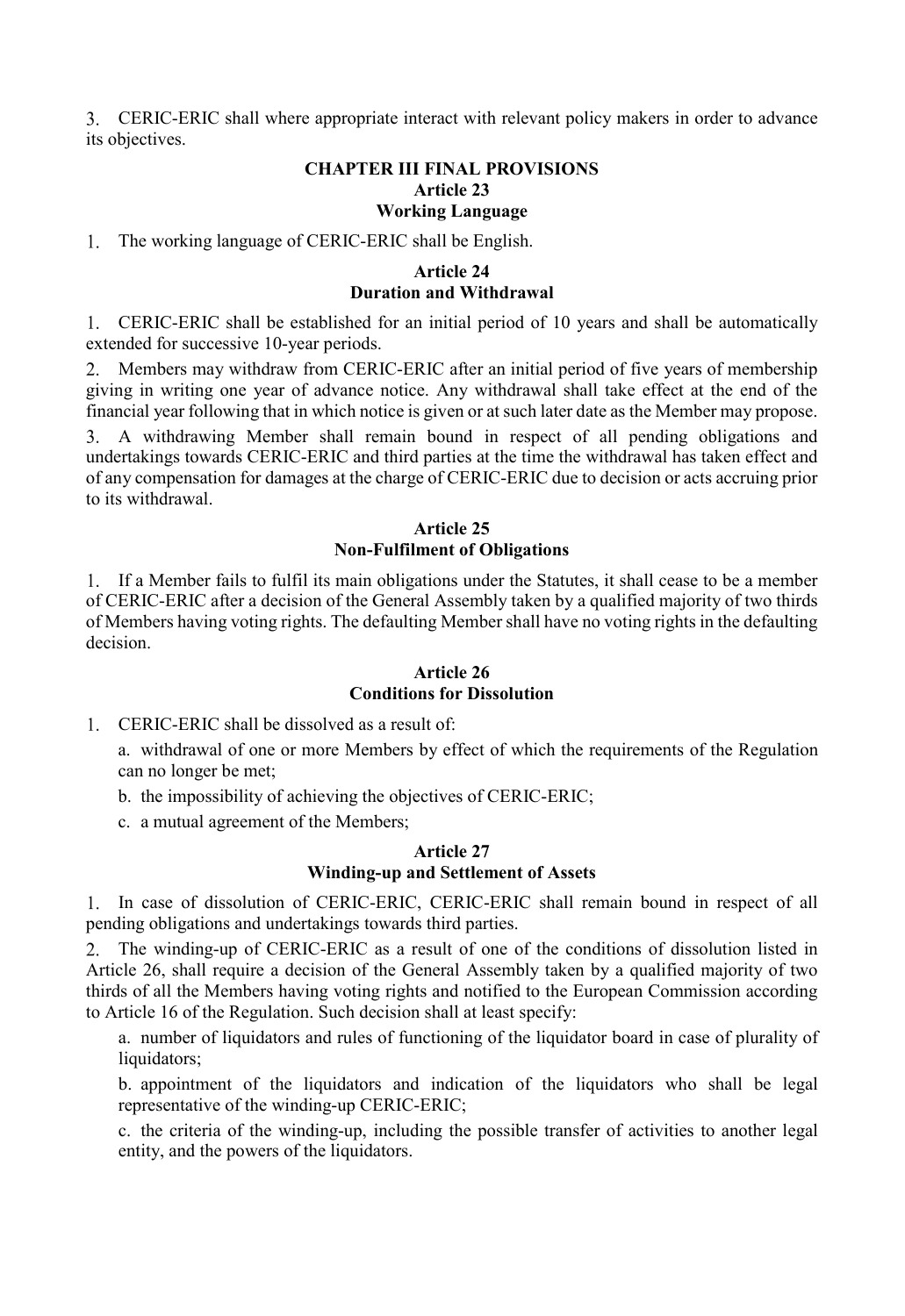### **Article 28 Amendments of the Statutes**

Proposals for amendments of the Statutes shall be adopted by the General Assembly by consensus and submitted to the Commission in accordance with Article 11 of the Regulation

#### **Article 29 Consolidated version of the Statutes**

The Statutes shall be kept up to date and made publicly available on the website of CERIC-ERIC and at its statutory seat. Any amendment to the Statutes shall be clearly indicated with a note specifying whether the amendment concerns an essential or non-essential element of the Statutes in accordance with Article 11 of the Regulation and the procedure followed for its adoption.